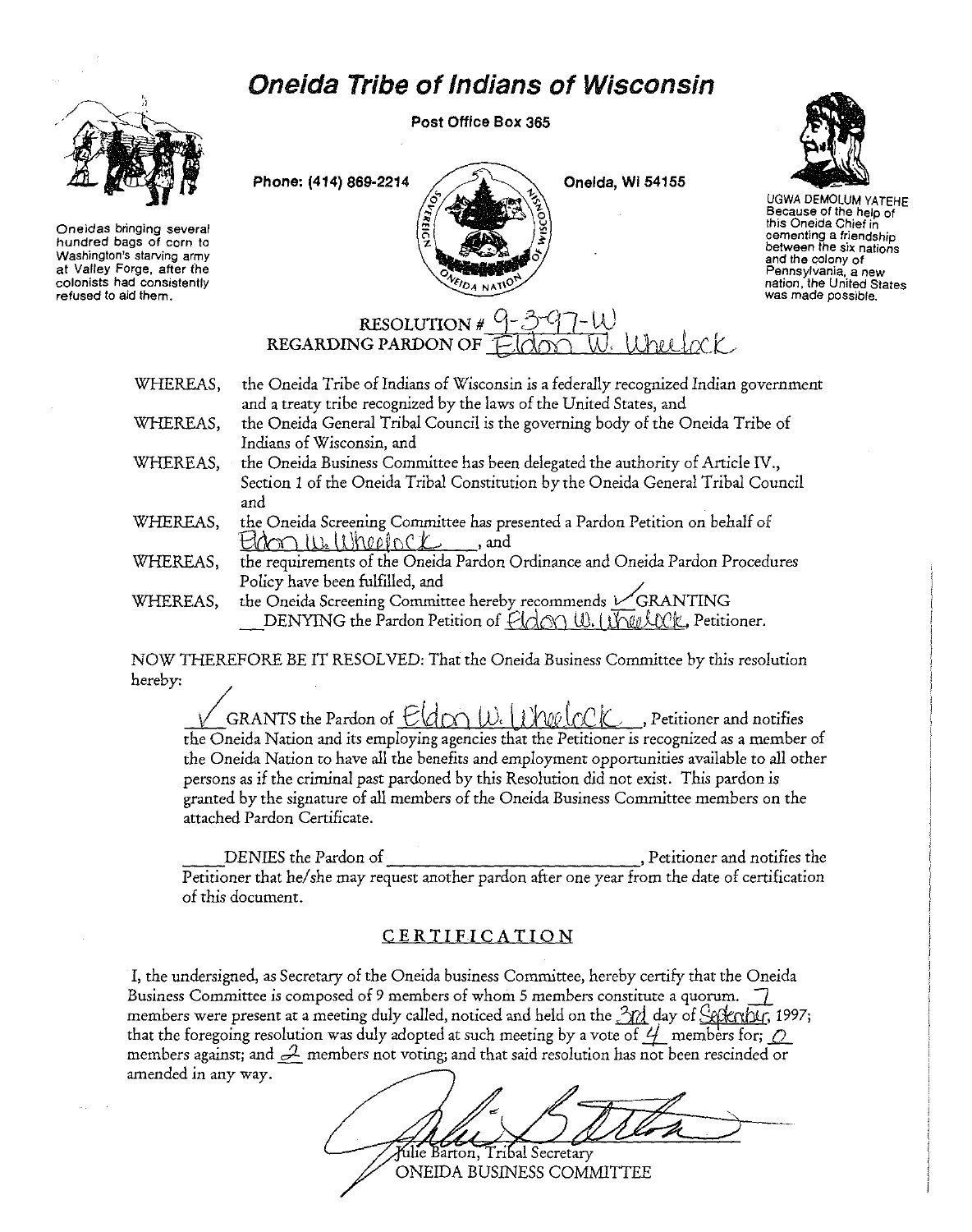## **Oneida Tribe of Indians of Wisconsin**



**Oneidas bringing several hundred bags of corn to Washington's starving army at Valley Forge, after the colonists had consistently refused to aid them.** 

Post Office Box 365

Phone: (414) 869-2214

Oneida, Wi 54155



UGWA DEMOLUM YATEHE **Because of the help of this Oneida Chief in cementing a friendship between the six nations and the colony of Pennsylvania, a new nation, the United States was made possible.** 

September 3, 1997

Dear Tribal Member:

On behalf of the Oneida Tribe, I would like to take this opportunity to congratulate you on being awarded a pardon. It is our hope that you will continue your efforts in maintaining a positive lifestyle as a role model for our community.

I would also like to remind you that the pardon you have received pertains to those past offenses which existed at the time you *applied* for the pardon. Please remember that any violation which occurs after this date may again effect your eligibility to remain employed within the Oneida Tribe. If you happen to violate any law which would make you ineligible for employment or continued employment, then you will no longer be permitted to work within the Oneida Tribe's operation (per Tribal policy and procedures).

In closing, I again say CONGRATULATIONS on your pardon and wish you the best in your future endeavors.

Sincerely,

Jeborah J. Wontator

Deborah J. Doxtator, Chairwoman ONEIDA TRIBE OF INDIANS OF INDIANS OF WISCONSIN